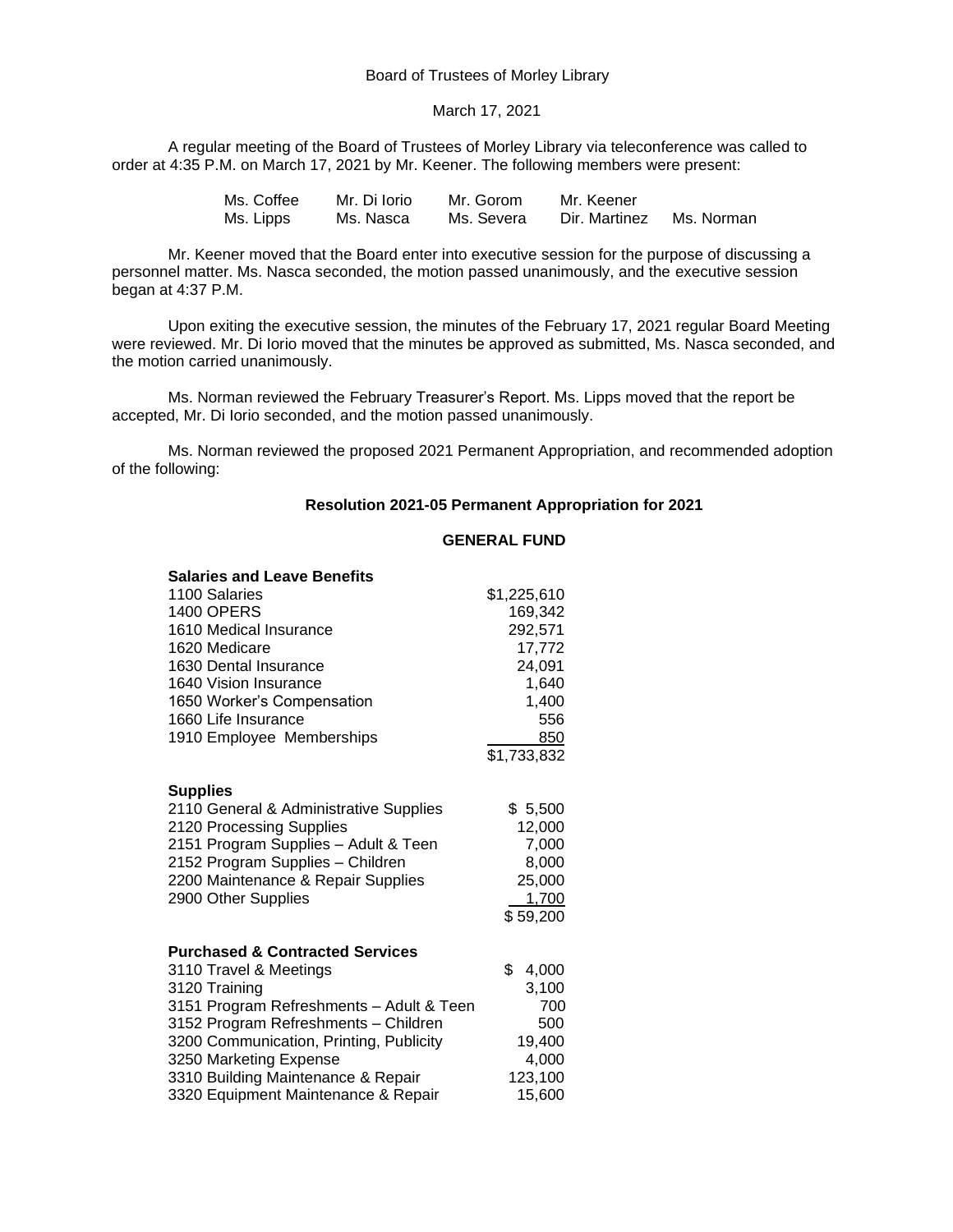| 3370 Security<br>3400 Insurance<br>3500 Rents & Leases<br>3600 Utilities<br>3700 Professional Services<br>3751 Program Services - Adult & Teen | 47,600<br>19,100<br>7,300<br>150,000<br>28,700<br>4,500 |  |  |
|------------------------------------------------------------------------------------------------------------------------------------------------|---------------------------------------------------------|--|--|
| 3752 Program Services - Children<br>3800 Library Material Control Services                                                                     | 2,000<br>96,600<br>\$526,200                            |  |  |
| <b>Library Materials &amp; Information</b>                                                                                                     |                                                         |  |  |
| 4100 Books & Pamphlets<br>4110 E Books                                                                                                         | \$133,700<br>40,000                                     |  |  |
| 4200 Periodicals                                                                                                                               | 9,550                                                   |  |  |
| 4210 E Periodicals                                                                                                                             | 9,000                                                   |  |  |
| 4320 AV - Music CDs                                                                                                                            | 3,000                                                   |  |  |
| 4321 AV - Digital Music                                                                                                                        | 1,300                                                   |  |  |
| 4330 AV - Audiobooks                                                                                                                           | 11,500                                                  |  |  |
| 4332 AV - Digital Audiobooks                                                                                                                   | 22,000                                                  |  |  |
|                                                                                                                                                | 32,000<br>4,000                                         |  |  |
| 4360 AV – DVDs<br>4361 AV – Digital DVDs<br>4362 AV – Digital TV Series                                                                        | 2,500                                                   |  |  |
| 4380 AV - Video Games                                                                                                                          | 10,000                                                  |  |  |
| 4510 Data Bases                                                                                                                                | 29,540                                                  |  |  |
| 4900 Other Library Materials                                                                                                                   | 500                                                     |  |  |
| 4910 Hot Spots - Hardware                                                                                                                      | 1,000                                                   |  |  |
| 4920 Hot Spots - Data Packages                                                                                                                 | 3,600                                                   |  |  |
| 4930 Circulating Board Games                                                                                                                   | 200<br>\$313,390                                        |  |  |
|                                                                                                                                                |                                                         |  |  |
| <b>Capital Outlay</b>                                                                                                                          |                                                         |  |  |
| 5510 Furniture & Equipment                                                                                                                     | \$56,000                                                |  |  |
| 5520 Software                                                                                                                                  | 8,200                                                   |  |  |
|                                                                                                                                                | \$64,200                                                |  |  |
| <b>Other Objects</b>                                                                                                                           |                                                         |  |  |
| 7100 Dues & Memberships                                                                                                                        | \$11,700                                                |  |  |
| 7200 Taxes & Assessments                                                                                                                       | 510                                                     |  |  |
| 7500 Refunds & Reimbursements                                                                                                                  | 300                                                     |  |  |
|                                                                                                                                                | \$12,510                                                |  |  |
| <b>Contingency</b>                                                                                                                             |                                                         |  |  |
| 8900 Contingency                                                                                                                               | \$67,000                                                |  |  |
| <b>TOTAL GENERAL FUND</b>                                                                                                                      | \$2,776,332                                             |  |  |
| <b>SPECIAL REVENUE FUND</b>                                                                                                                    |                                                         |  |  |
| 2200 Maintenance Supplies                                                                                                                      | \$<br>3,000                                             |  |  |
| 3700 Professional Services                                                                                                                     | 2,500                                                   |  |  |
| <b>TOTAL SPECIAL REVENUE FUND \$</b>                                                                                                           | 5,500                                                   |  |  |
|                                                                                                                                                | <b>DEBT SERVICE FUND</b>                                |  |  |
|                                                                                                                                                |                                                         |  |  |
| 9900 Transfer - to Building Fund                                                                                                               | \$27,026                                                |  |  |
|                                                                                                                                                |                                                         |  |  |
| <b>TOTAL DEBT SERVICE FUND</b>                                                                                                                 | \$<br>27,026                                            |  |  |